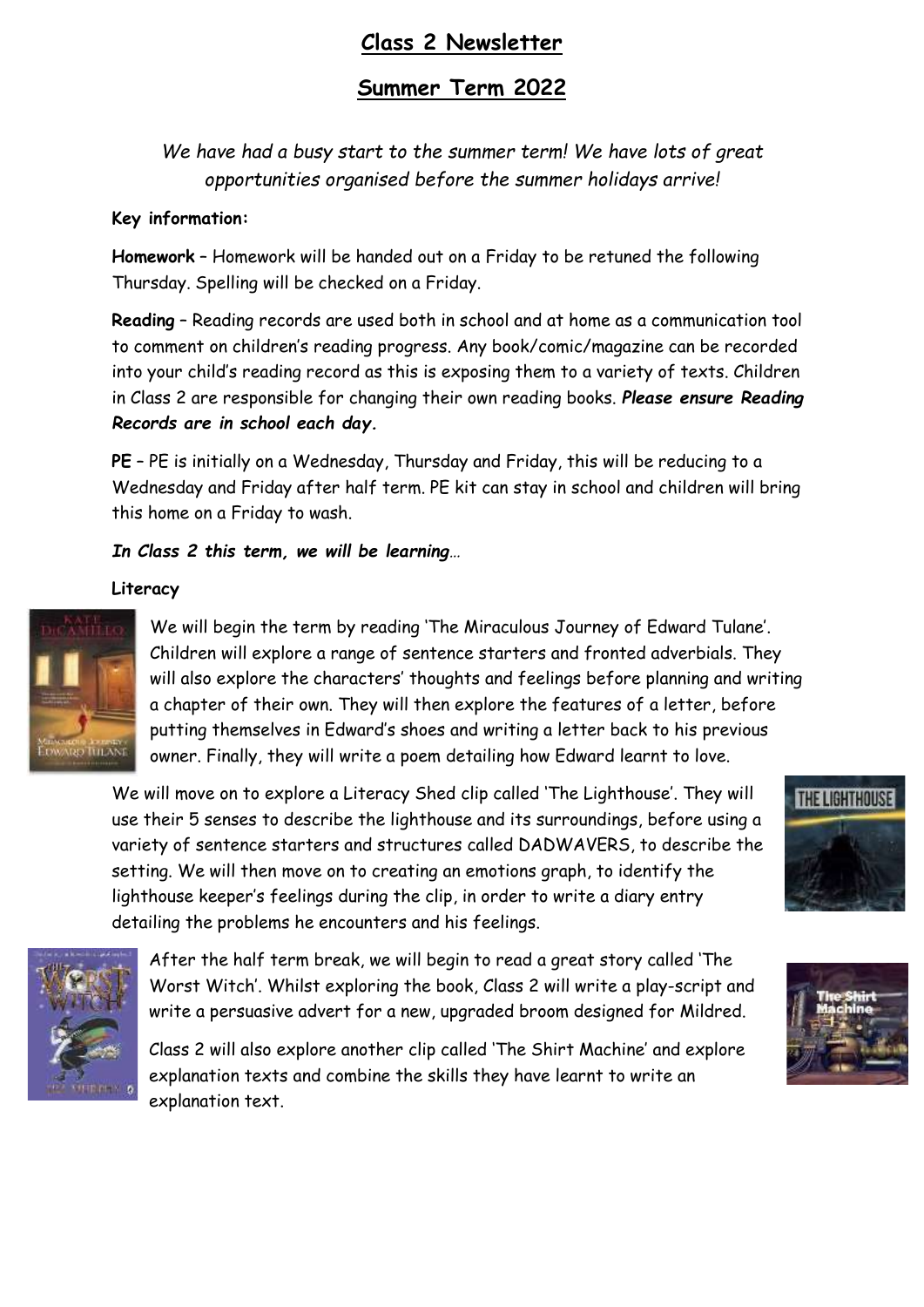# **Class 2 Newsletter**

# **Summer Term 2022**

Throughout the term, Class 2 will have the opportunity to explore a variety of highquality texts across the 3 genres: fiction, non-fiction and poetry as well as picture books, video clips and songs as part of their whole class reading and guided reading.

#### **Numeracy**

In numeracy we will looking at time, before moving on to statistics where the children will explore pictograms, bar charts and line graphs. After the half term break, we will move on to money and recap the four operations: addition, subtraction, multiplication and division using amounts. Finally, class 2 will explore mass and capacity.

We will continue to work on our times tables, reasoning and problem-solving skills, which will reinforce the skills we have learnt throughout the year.

#### **Science**

We will begin with the exciting topic of forces and magnets. This topic is always handson as it involves lots of practical investigations. Class 2 will explore push and pull forces, friction and magnets.

After the half term break, we will begin another great topic of light. The children will carry out lots of investigations exploring reflective surfaces, mirrors and shadows. The children will have the opportunity to make and change shadows.

## **RE**

In RE this term we will answer the question: 'So, what do we now know about Christianity?' *RE will be taught by Miss Gillard.*

#### **History**

This term's topic is Anglo-Saxons and Scots. The children will explore Anglo-Saxon invasions, settlements and kingdoms, before moving on to Anglo-Saxon art and culture.

## **Geography**

This term's topic is a local area history and geography topic. Children will explore Killhope mine. As part of their geography work, we are planning a class trip to Killhope Mine. *Confirmation and details to follow.*

## **PSHE**

In PSHE Class 2 will be exploring:

- Maintaining a balanced lifestyle; oral hygiene and dental care
- Physical and emotional changes in puberty; external genitalia; personal hygiene routines; support with puberty
- Medicines and household products; drugs common to everyday life